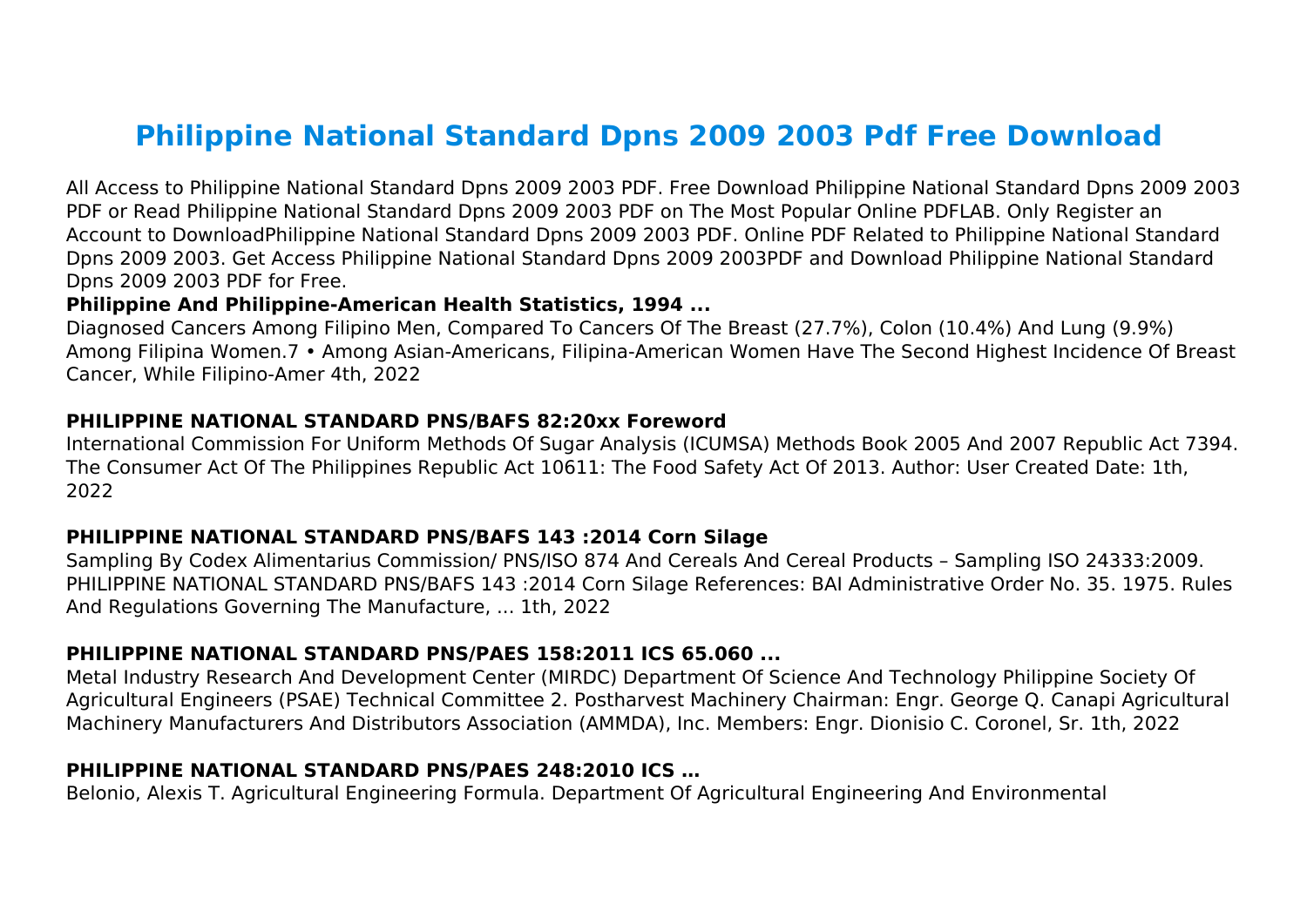Management, College Of Agriculture, Central Philippine University, Iloilo City, Philippines. 2003. SolarFlex Fruit And Vegetable Dryer. Malnutrition Matters: Food Technology 4th, 2022

#### **PHILIPPINE NATIONAL STANDARD**

2. Milling Recovery Index, Minimum 0.98 0.98 0.97 0.98 3. Percent Head Rice Index, Minimum 0.90 0.90 0.90 0.90 4. Milling Degree Well Milled Well Milled Well Milled Well Milled 5. Noise Level, [dB (A)], Maximum 92\* 92\* 92\* 4th, 2022

#### **PHILIPPINE NATIONAL STANDARD Agricultural And Fisheries ...**

The Manufacturers/ Distributors/ Dealers Shall Provide Training On The Operation, Repairs And Maintenance Of The Agricultural And Fisheries Machinery. 4.4 Maintenance And Operation The Manufacturers/ Distributors/ Dealers Shall Provide A Set Of Standard Tools Required For Maintenance. 5th, 2022

#### **PHILIPPINE NATIONAL STANDARD ICS 67.080**

White Flesh, Sweetest Taste But More Sensitive To Cold. The Sweetest Selection Is Oink. 2. Red Wax Apple Red Pear-shaped, Red Waxy Skin With Crunchy White Flesh, Sweet And Tasty Fruit. It Is A Highly Attractive Ornamental Fruit Due To Its Arresting Red Color. 3. Pink Wax Apple Pink Pear-shaped, Pink Waxy Skin With Crunchy White Flesh, And Sweet ... 5th, 2022

## **PHILIPPINE NATIONAL STANDARD - BAFS**

6 Size Classification The Size Classification Is Based On The Diameter Of Sweet Potato. Small 30-50 7 Tolerances 7.1 Quality Tolerance 7.1.1 Extra Class – Five Percent (5 %) By Weight Of The Sweet Potato May Fail To Meet The Requirements Of The Class But Meeting Those Of Class I. 3th, 2022

## **PHILIPPINE NATIONAL STANDARD ICS 67.120**

Primal Cuts Wholesale Cuts Such As Loins, Hams, Hind Legs, And Shoulders, And Bellies 3.1.26 Quick-frozen Pork Carcass Pork Carcass That Had Been Previously Chilled And Exposed To An Air Temperature Of -23oC (-9.4oF) Or Lower And Then Brought To An Internal Temperature Of -20oC (-4 3th, 2022

## **EN 60903:2003 + AC2:2005 EN 420:2003 + A1:2009**

EN 60903:2003 + AC2:2005 EN 420:2003 + A1:2009 Certificate: Data Of Issue: WE/S/2369/2015 09.03.2015 APPLICATION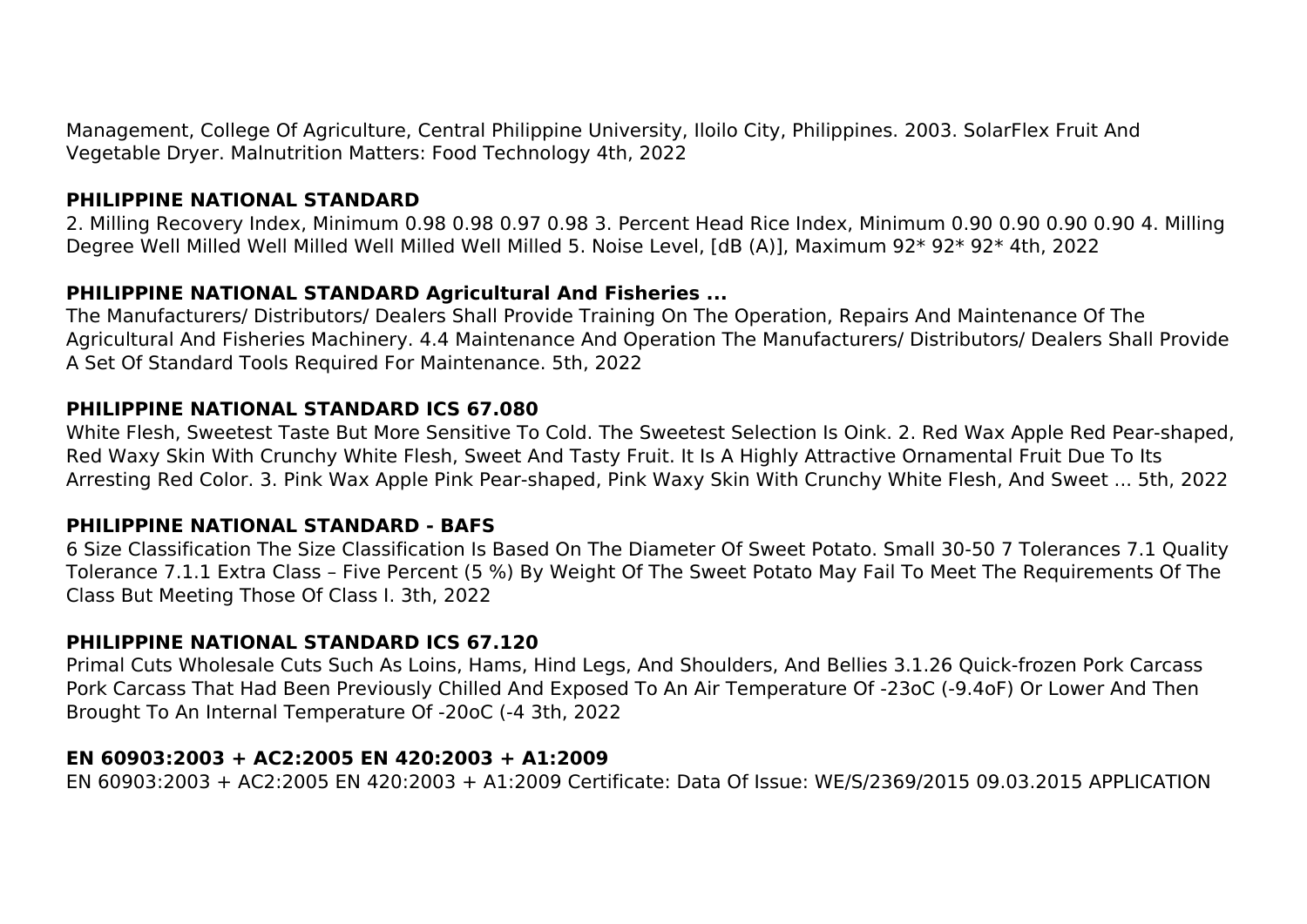Insulating Gloves ELSEC Are Applicable For Electrical Purposes Exclusively As The Basic Personal Protective Tool For Live W 4th, 2022

## **April/May 2009 2009 4-2009 Taking Aim**

Around The Country, Mentoring Youth During Two-day Kicking Bear Camps And Events. While In Indianapolis, Stallard Also Had The Privilege Of Giving The Invocation At The Christian Bowhunters Of America Prayer Luncheon. During This 4th, 2022

## **Philippine Standard On Auditing 250 (Revised ...**

1. The Auditing And Assurance Standards Council (AASC) Has Approved On May 28, 2018 The Adoption Of International Standard On Auditing 250 (Revised), Consideration Of Laws And Regulations In An Audit Of Financial Statements, Including Related Conforming Amendments To Other International Standards Issued By The 2th, 2022

#### **PHILIPPINE AGRICULTURAL ENGINEERING STANDARD PAES 107 ...**

Japanese Industrial Standard (JIS) B9209:1986 Dimensions Of Hitch For Walking Tractors Marks' Standard Handbook For Mechanical Engineers 10th Edition By Eugene Avallone And Theodore Baumeister III. 1997. Philippine Society Of Mechanical Engineers (PSME) Code 1993 4th, 2022

## **PHILIPPINE AGRICULTURAL ENGINEERING STANDARD PAES 108 ...**

Contributed On The Completion Of This Revised Standard. Also, The Following Documents/publications Were Consulted/considered: Marks' Standard Handbook For Mechanical Engineers 10th Edition By Eugene Avallone And Theodore Baumeister III.1997. Philippine Society Of Mechanical Engineers (PSME) Code 1993 3th, 2022

## **PHILIPPINE AGRICULTURAL ENGINEERING STANDARD PAES 413:2001 ...**

Biogas Plant Plant Used To Process Animal Wastes Or Manure To Produce Biogas And Sludge Consisting Of An Inlet/mixing Tank, Digester, Gas Chamber And Outlet/sludge Tank 3.2 Integrated Plant Biogas Plant Where The Digester And Gas Chamber Form One Unit 3.3 Split-type Plant Digester And Gas Chamber Form Separate Units 3.4 Multi-digester Plant 5th, 2022

## **Philippine Financial Reporting Standard (PFRS) 15: The …**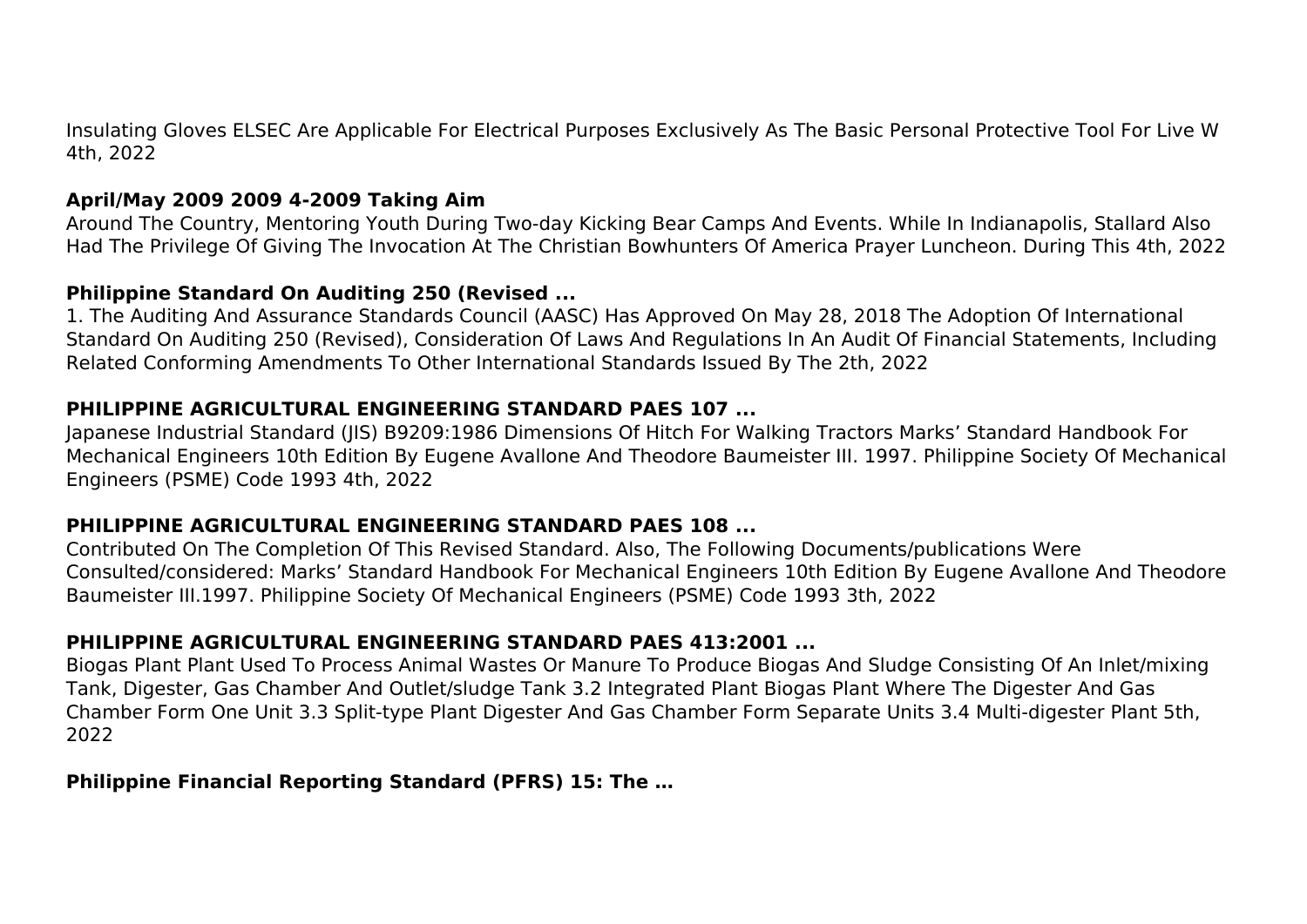Page 4 PFRS 15: An Overview §International Financial Reporting **Standard** (IFRS) 15, **Revenue** From Contract With Customers, Was Issued In May 2014 By The International Accounting Standards Board (IASB) §IFRS 15 Was Adopted By The FRSC In 2016 As PFRS 15 §PFRS 15 Replaces PAS 18, **Revenue**, PAS 11, Construction Contracts, And Related Interpretations Effective January 1, 2018 1th, 2022

## **PHILIPPINE AGRICULTURAL ENGINEERING STANDARD**

The Development Of This National Standard Was Initiated By The Agricultural Machinery Testing And Evaluation Center (AMTEC) Under The Project Entitled "Enhancing The Implementation Of The AFMA Through Improved Agricultural Engineering Standards" Which Was Funded By The Bureau Of Agricultural Research (BAR) Of The 1th, 2022

## **PHILIPPINE AGRICULTURAL ENGINEERING STANDARD …**

SOURCE: Irrigation Engineering Manual For Diversified Cropping, 1991 5.4 Canal Cross Section The Recommended Shapes For Irrigation Canals Are Trapezoidal Or Rectangular (for Lined Channels Or Rock Formation) Due To Their Stability And Higher Resistance To Scouring Thus, Th 3th, 2022

## **PHILIPPINE AGRICULTURAL ENGINEERING STANDARD PAES …**

PAES 129: 2002 4 3.10 Service Factor Indicates The Maximum Load That Can Be Successfully Carried By The Motor If It Is To Operate Continuously And Remain Within A Safe Temperature Range 3.11 Stator Field Poles Stationary Part Of Electric Motor Consisting Of Copper Windings Which 4th, 2022

# **Philippine Financial Reporting Standard For Small Entities ...**

Been On The Measurement Date In An Arm's Length Exchange Motivated By Normal Business Considerations. Fair Value Is Estimated On The Basis Of The Results Of A Valuation Technique That Makes Maximum Use Of Market Inputs, And 3th, 2022

## **ICS STANDARD - Philippine Fiber Industry Development …**

Good Decorticated Abaca Fiber Abaca Fibers With Fiber Strand Size That Does Not Exceed One-half Millimeter In Diameter 3.7 Grade Shall Refer To The Fiber Quality As Designated By An Alphanumeric Code Generally Described As Normal And Residual Fiber 3.7.1 Normal Grade Fiber With Tensile Strength Ranging From 19.5 To 32.6 Kgf/gm, Length Not Less Than 3th, 2022